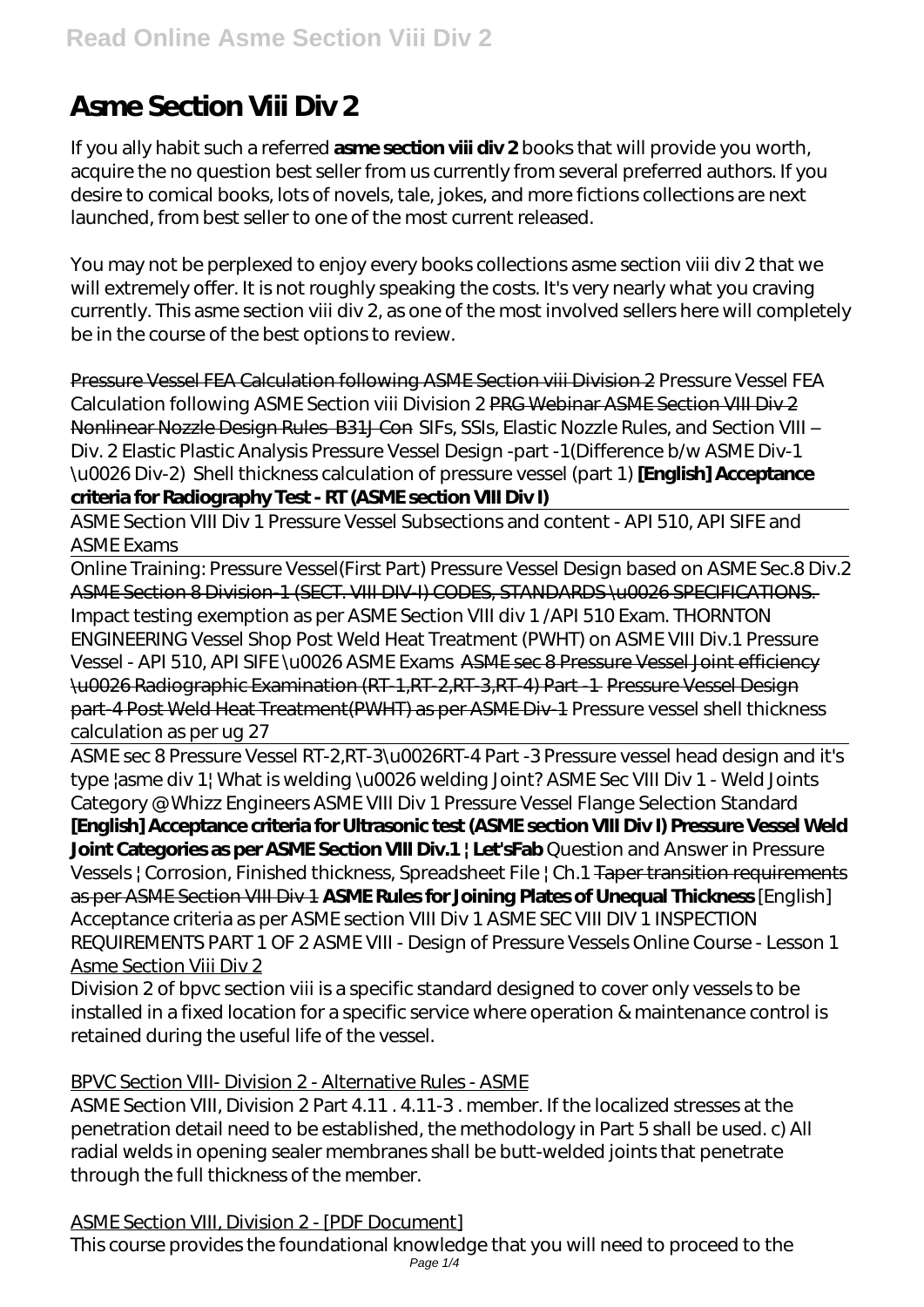"Design by Analysis Requirements in ASME BPV Code, Section VIII, Division 2: Alternative Rules" ( MC121) course. This introductory course describes the use of alternative rules for the design and fabrication of pressure vessels given in Section VIII, Division 2 of the ASME Boiler & Pressure Vessel Code.

## ASME BPV Code, Section VIII, Division 2: Design ...

Both ASME Sec VIII Div 1 and Div 2 are used for pressure vessel design. Both divisions contain mandatory requirements, specific prohibitions, and non-mandatory guidance for pressure vessel materials, design, fabrication, examination, inspection, testing, certification, and pressure relief. So in a broad sense, both may seem to be similar but there are few distinct differences between both Divisions.

## Difference Between ASME Sec VIII Div. 1 and Div. 2 – What ...

However, there are some situations where the rules don' t cover a specific design geometry or load that may necessitate the use of FEA. In ASME Section VIII, Division 1, that is covered in Article U-2 (g), which I have discussed previously . In ASME Section VIII, Division 2, you can move between Part 4 (Design By Rules) and Part 5 (Design By Analysis) a little more easily, subject to the regulations in the locale where the pressure vessel will be located.

## Basics of Design By Analysis in ASME Section VIII, Division 2

The 2017 Edition of ASME VIII-2 now divides vessels into two classes, Class 1 and Class 2. The requirements for Class 2 vessels are largely unchanged from the previous 2015 Edition of ASME VIII-2. Class 1 vessels are new for 2017 and differ from Class 2 vessels as follows: Class 1 vessels use a design margin of 3.0 instead of 2.4.

# Why It's Time to Reconsider ASME VIII-2 (Division 2 ...

ASME SECT. VIII DIV-I DIVCODES, STANDARDS & SPECIFICATIONS. ASME Section VIII Division-1, 2 & 3 DivisionHistorical Development of ASME Section VIII DivDiv- 1, 2 & 3 In the early 20th century, explosion of steam boilers in U.S was frequent. Occurring rate 1/day. 1914: ASME Boiler and pressure vessel code is published.

# Asme Section Viii Div-1,2,3 - [PDF Document]

It is not intended to replace or interpret the requirements of Section VIII, Div. 2 of the ASME Boiler and Pressure Vessel Code for the Construction of Class 1 pressure vessels. It is intended to assist the Certificate Holder in evaluating its Quality Control Manual to ensure the requirements to construct Section VIII, Div. 2 Class 1 pressure vessels are incorporated successfully.

#### ASME Section VIII Div 2 Class 1 & 2 ( 2017 ) - Boiler and ...

Rules pertaining to the use of the single ASME certification mark with the U, UM and UV designators are also included. Division 2 provides requirements on materials, design, and nondestructive examination are more rigorous than in Division 1; however, higher design stress intensify values are permitted. These rules may also apply to human occupancy pressure vessels typically in the diving industry.

#### ASME Section VIII Division 1 versus Division 2? - EngStack

ASME' s Boiler and Pressure Vessel Code (BPVC) | 2013 Pressure Vessels Division 2 requirements on materials, design, and nondestructive examination are more rigorous than in Division 1; however, higher design stress intensify values are permitted. These rules may also apply to human occupancy pressure vessels typically in the diving industry.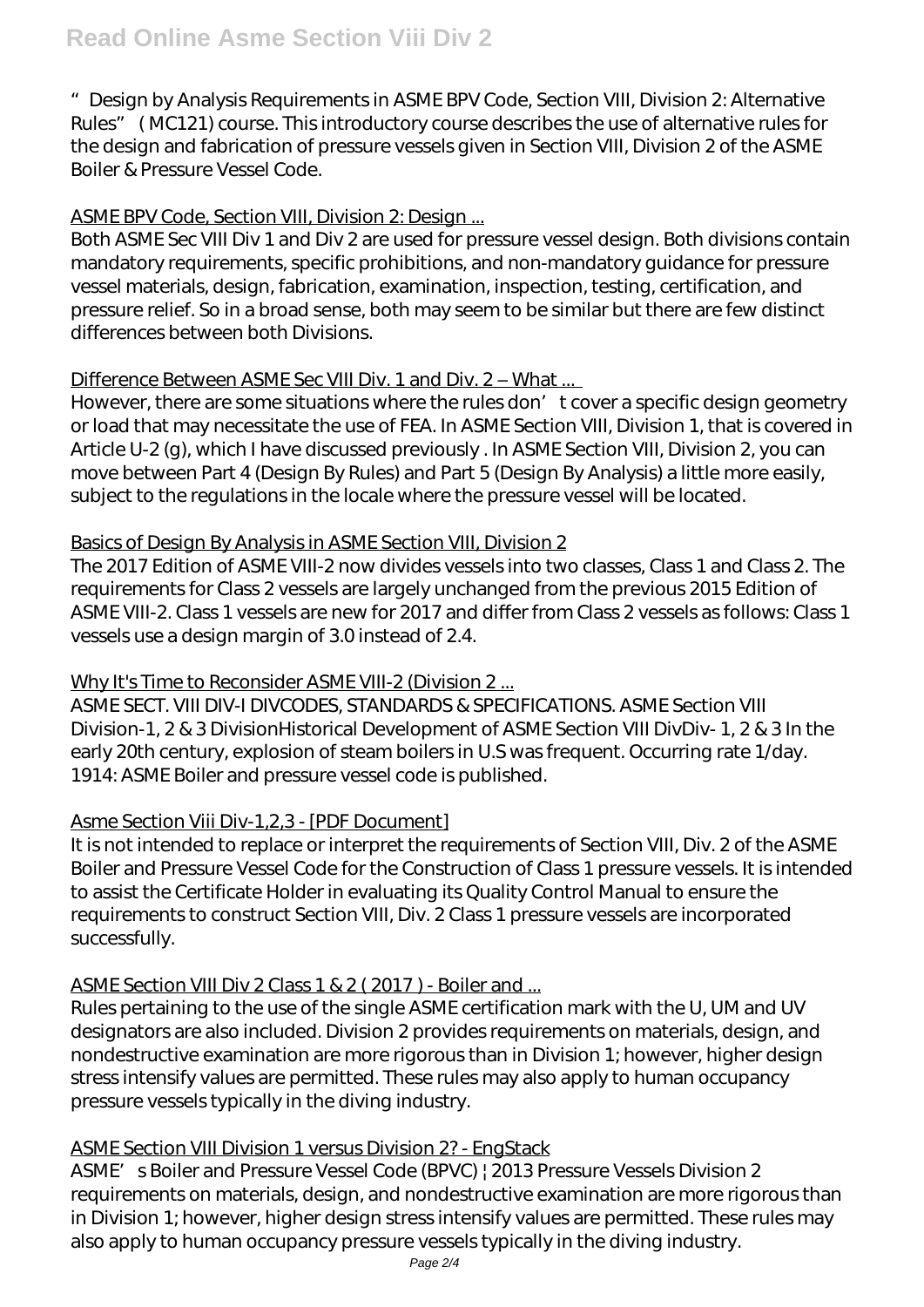# ASME Boiler and Pressure Vessel Code

ASME BPVC Section VIII, Div. 2 Division 2 contains requirements for the materials, design, and nondestructive examination techniques for pressure vessels. Compared to Division 1, Division 2's standards are far more rigorous, but allow for higher stress intensity values.

#### **ASME Section VIII | Inspectioneering**

Generally the Division 2 rules are more onerous than in Division 1 with respect to materials, design and nondestructive examinations but higher design stress intensity values are allowed. Division 2 has also provisions for the use of finite element analysis to determine expected stress in pressure equipment, in addition to the traditional approach of design by formula (Part 5: "Design by Analysis requirements").

## ASME Boiler and Pressure Vessel Code - Wikipedia

ASME has published a completely rewritten Section VIII Division 2. Under the PED this Division evidences advantages compared to the preceding editions. Numerous changes have been compiled to a modern pres- sure vessel Code, which has the potential for an international best-seller.

## ASME Code and PED - The new Section VIII Division 2 ...

The ASME Boiler and Pressure Vessel Code VIII is the most frequently used pressure vessel design code in the world. Two design approaches are present in the code: design by rules and design by analysis. Design by Analysis in ASME VIII-2 Part 5 is used to complement the Design by Rules parts of the code. Why might this be necessary?

#### ASME VIII Division 2 • Dynaflow Research Group

I, ASME Sec. VIII, ASME B 31.3 Piping Codes , API 579 FFS code, ASME PCC-2 Repair practices, and Heat Exchanger Design Operations & Maintenance ) in Saudi Arabia, Qatar, Bahrain and UAE for engineers from companies like Saudi Aramco, SABIC group of Companies, Qatar Petroleum, ADNOC, BAPCO, DEWA, Gulf Petrochemicals etc.

# ASME Section VIII Division 2 VIRTUAL TRAINING | PetroSync

This chapter covers alternative rules to the construction of pressure vessels under Section VIII, Division 2. The Section is made up of nine parts and the organization within each part is as follows: rules and requirements, nomenclature, tables, figures, normative annexes, and informative annexes.

#### Section VIII: Division 2–Alternative Rules - ASME

ASME Section VIII Division 2 In contrast ASME Section VIII Division 2 is a design by analysis code. The formulas and rules are based on stress analysis instead of industry experience. This allows for much less design margin utilizing the rules below:

## Taylor Forge | ASME Section VIII Div 1 vs. Div 2 for ...

ASME Section VIII, Division 2 was totally re-written and employs state-of-the art design, analysis and fabrication rules. As a result, the design margins have been reduced and the required thickness for vessel components is less than that for Division 1. This can result in substantial saving in the cost of materials and fabrication.

# ASME Code, Section VIII, Division 2: CONSTRUCTION OF ...

This introductory course describes the use of alternative rules for the design and fabrication